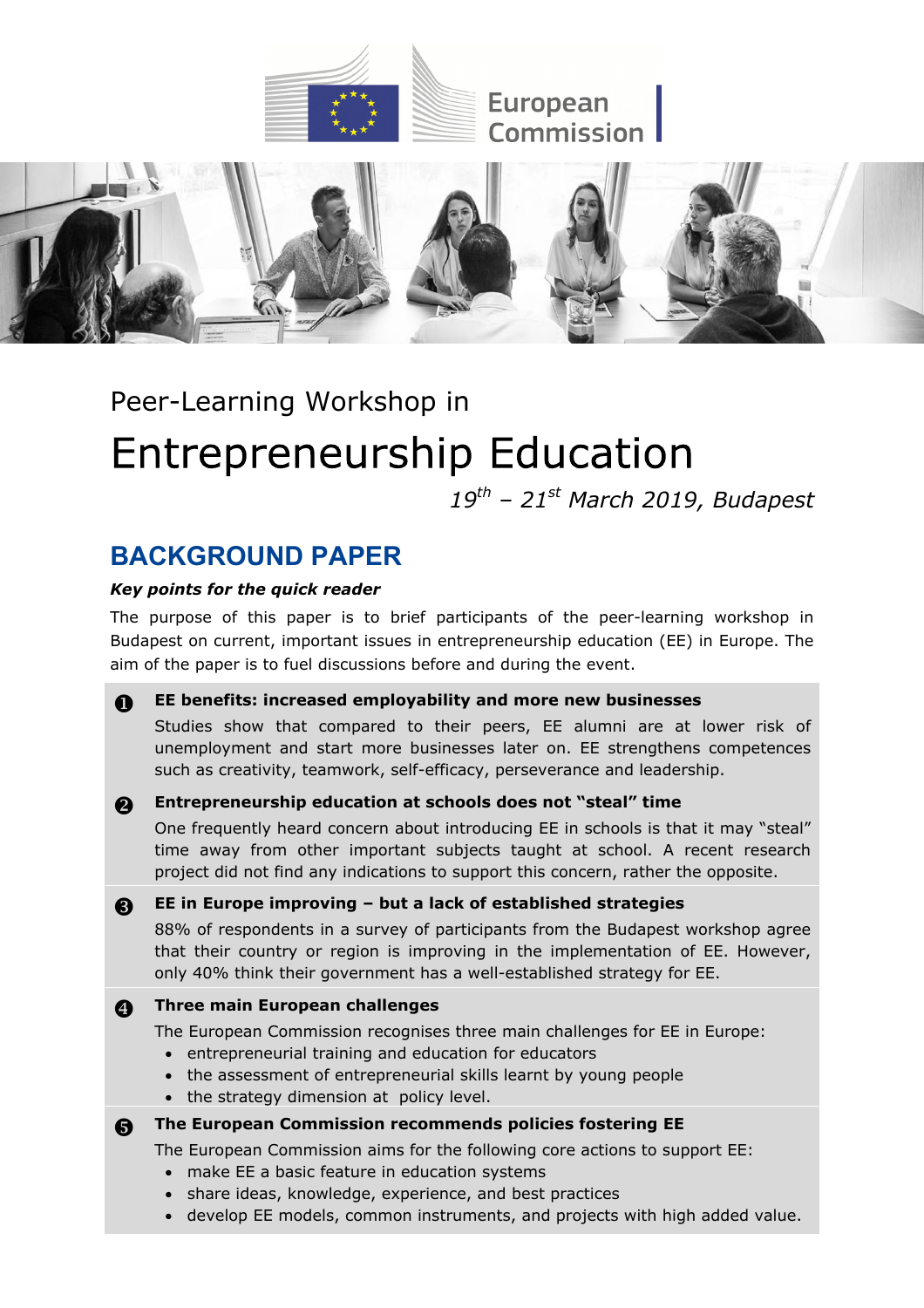#### *On the importance of entrepreneurship education*

Studies suggest that EE has a number of **positive impacts**. Compared to their peers, entrepreneurship education alumni are at lower risk of unemployment and they start more businesses later on  $(1)$ . Young people with entrepreneurship education are more likely to set up their own companies. Up to 20% of students who participate in a minicompany programme in secondary school will start their own companies later. That is five times higher than in the general population. Businesses started by these students are also more ambitious <sup>(2)</sup>.

According to the recent ICEE research<sup>(3)</sup> and longitudinal studies conducted in Sweden<sup>(4)</sup> and Norway<sup>(5)</sup>, it was observed that EE needed to be a deep-dive offering (with a significant number of hours) in order to have the intended effect on students' innovation capacity and job creation capability. These longitudinal surveys confirm that a practical entrepreneurial experience before leaving compulsory education can increase the startup rate amongst alumni by between 30 and 50%. See also evidence from 91 national and transnational research projects <sup>(6)</sup>.

#### *Current state of entrepreneurship education in Europe*

The **Global Entrepreneurship Monitor** survey suggests that we need more entrepreneurial education in order to develop the entrepreneurial competences as expected by European and national goals. Results for 2018 show that changes in the field of education are slow. EE during schooling years remains the weakest indicator in all economies.

The European Commission recognises three main **policy challenges** for EE in Europe:

- entrepreneurial training and education for educators,
- the assessment of entrepreneurial skills learnt by young people
- and the strategy dimension at policy level.

A study about "supporting the entrepreneurial potential of higher education" examined 20 exemplary universities in Europe (7). It found the following key **practical challenges**:

- Assuring the quality of curricular and extra-curricular EE
- Assuring strong networks with external stakeholders
- Measuring the outcomes and impact of EE
- Overcoming reservations against EE

Evaluations indicate that **entrepreneurship courses** at universities are often too short. Developing competences such as creativity, perseverance, teamwork, leadership, and resourcefulness takes time, mentoring and practice. The perception is that learning *through* entrepreneurship is more impactful than learning *about* or *for* entrepreneurship.

**Educators** do not necessarily feel confident about their ability to deliver intensive EE. This is one of the main bottlenecks. Entrepreneurial teaching and learning extend beyond a traditional lecture hall setting; the methodology is a cross-disciplinary, experimental and collaborative approach; and it calls for different approaches to assessment. EE networks and intermediaries play a key role in supporting EE.

A frequently heard concern against introducing EE in schools is that it may "steal" time away from other important schoolwork. The **ICEE** project found no indications to support this concern. Even though some of the test schools were new to EE and had to put in significant effort and resources, they did not find any negative impact on learning in other subjects. Furthermore, ICEE results showed that learning in other subjects improved amongst the group of students with 100 hours or more involvement in EE.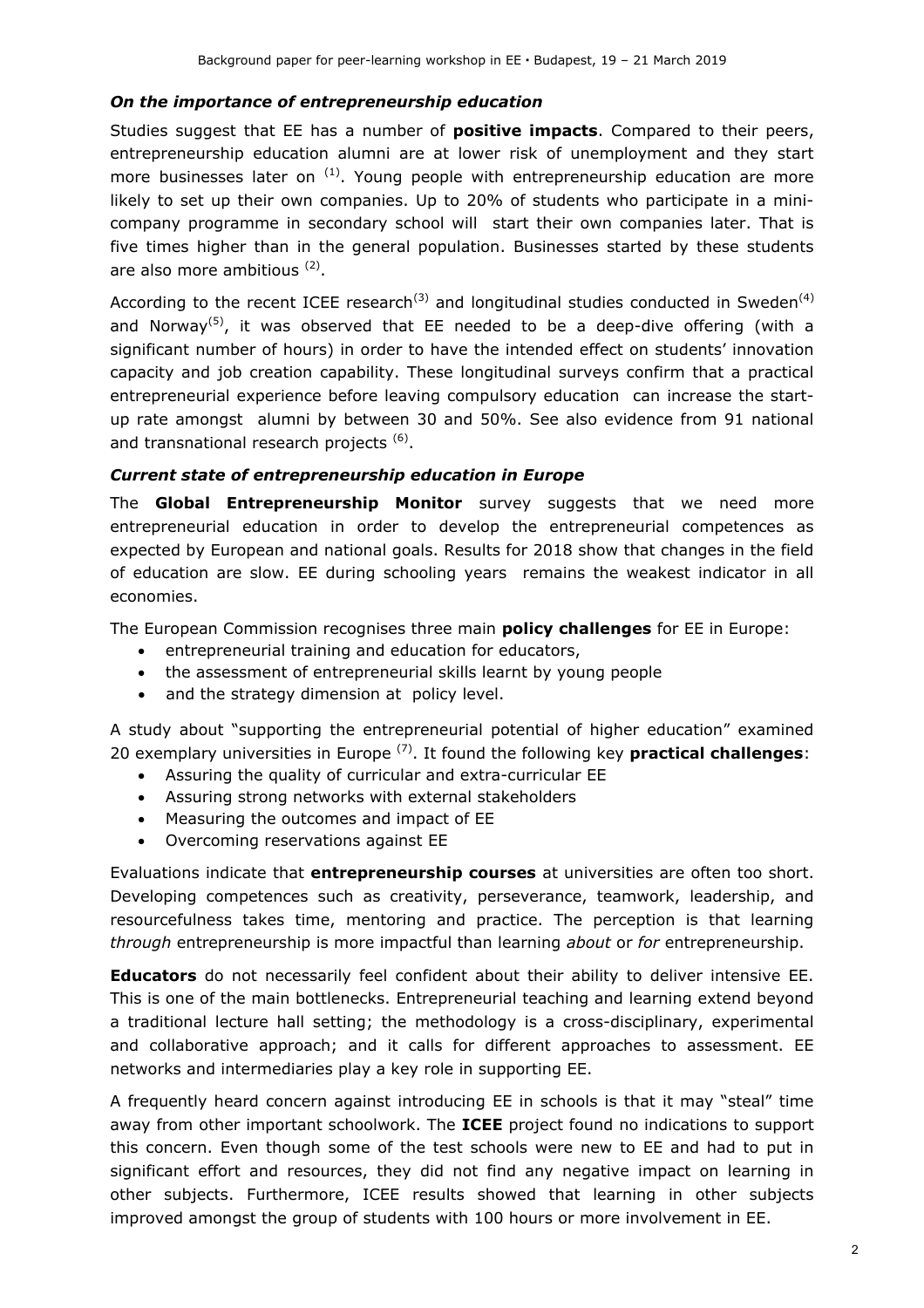#### *Findings from an online survey of workshop participants*

42 participants and invitees of the workshop in Budapest responded to an advanced survey. Key findings include the following (see also diagrams below):

- 88% of respondents agree strongly or somewhat that they are **improving** regarding the implementation of EE in their country or region.
- 93% support that entrepreneurship education is about broad cooperation and involvement of **actors from both private and public sector**.
- 90% agree strongly or somewhat that **research** regarding the short-term and long term impact of entrepreneurship education on students is important.
- Close to 90% of all respondents think that too few teachers and school leaders are focusing enough on EE, and only 8 to 10% agree that school leaders and teachers have **adequate competences**.
- 27% of the respondents are not aware of EntreComp, while 66% say they are aware of it. Asked if they follow the **EntreComp** framework in implementing EE in their country or region, close to 25% agree. 75 % have no opinion or disagree.
- 88 % confirm that **European cooperation and support is important** in their own work with EE.
- There is some way to go regarding governmental strategies. Only 40% of the respondents think their government has a **well-established strategy** for EE and only 32% agree that the government has established **long-term funding** for EE.



*Diagram 1: Assessment of governmental policies on EE in selected European countries*

My government has a well-established strategy for entrepreneurship education

We have good cooperation between different ministries in implementing entrepreneurship education

My government has established long-term funding for entrepreneurship education

*Diagram 2: Assessment of importance and competences in EE in selected European countries*



There should be more teachers who find entrepreneurship education important

There should be more leaders in educational institutions who find entrepreneurship education important

Most teachers have adequate competence in entrepreneurship education

Most leaders of schools and higher education have adequate competence in entrepreneurship education

Teachers should do more to ensure access to business people and entrepreneurs who can provide training and support in the classroom

Source: Advance survey of participants and invitees of  $EE/WE$  workshop in Budapest,  $n = 42$